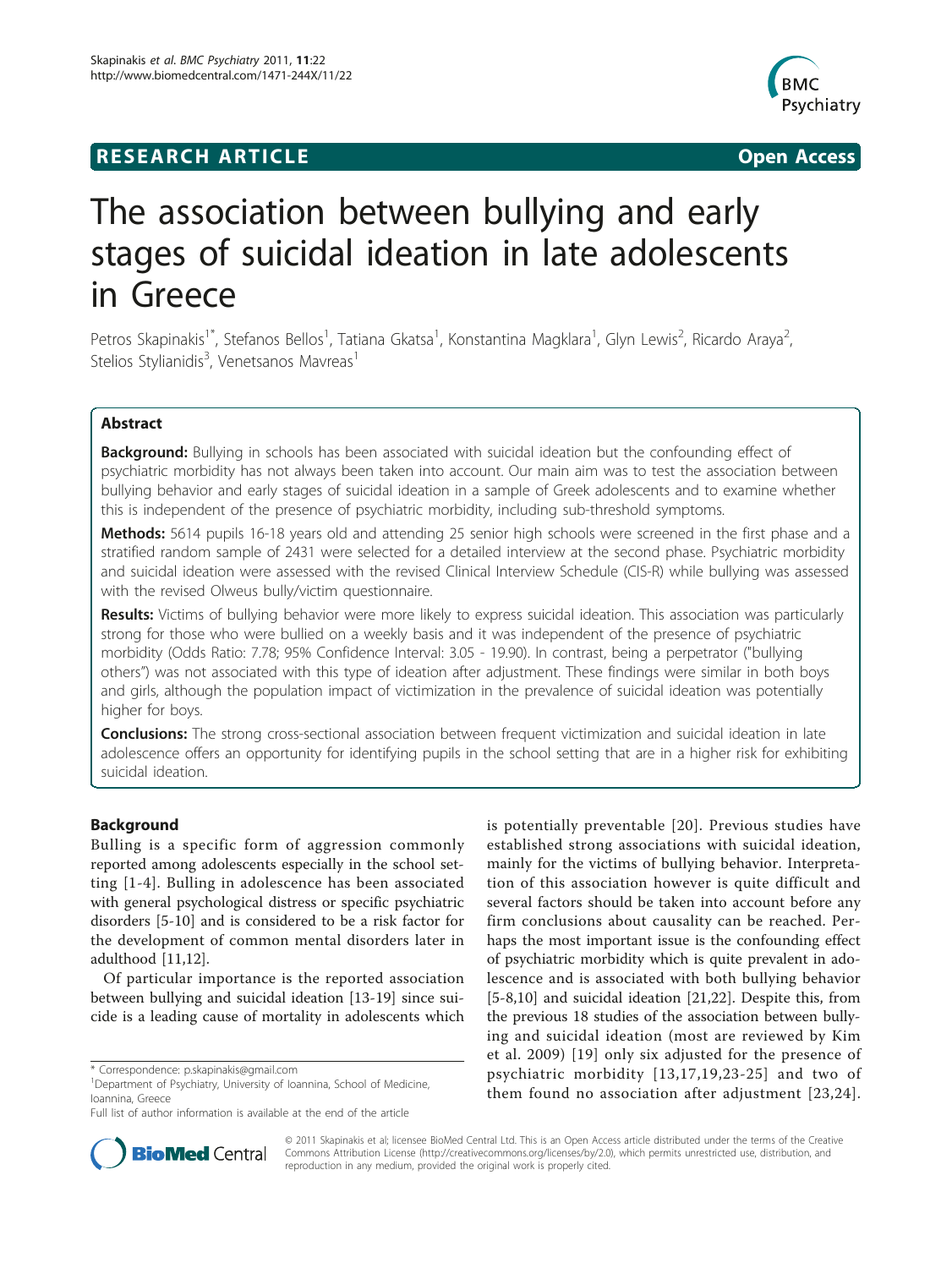In addition, most of these studies have assessed psychiatric conditions in a rather crude way using simple selfcompleted questionnaires. It is likely that a more detailed assessment of psychiatric morbidity could explain part of the residual confounding and could further reduce the reported associations between bullying and suicidal ideation. It is noted that confounding is an important issue irrespective of the study design and could influence the results of both cross-sectional and longitudinal studies.

Apart from confounding, an independent association between bullying and suicidal ideation would be further supported if there was evidence of a dose-response relationship whereby an increase in the intensity (either frequency or severity) of bullying would lead to greater reporting of suicidal ideation. One study that examined this issue failed to find consistently such a relationship [[19\]](#page-8-0). In addition, there is some controversy in the literature about the relative associations of the different types of bullying behavior with suicidal ideation: most studies support that victims are more likely to report suicidal thoughts compared to perpetrators, while other studies have found that those who are both victims and perpetrators have the highest risk [\[13](#page-8-0)-[15,17,19,25,26\]](#page-8-0). The latter implies an interaction between victims and perpetrators but most studies reporting this higher risk did not formally test for statistical interaction with appropriate methods.

Greece has one of the lowest suicide rates in the world [[27\]](#page-8-0) and this makes it interesting from an epidemiological perspective since establishment of an association between bullying and suicidal ideation in such an area may be less likely the result of unmeasured confounding factors. The present study used responses to the question "in the past week have you felt that life isn't worth living" [[28\]](#page-8-0) which is considered to be the first stage of the spectrum of suicidal ideation [[28-30\]](#page-8-0). Our main aim was to test the association between bullying behavior and early stages of suicidal ideation in a sample of Greek adolescents and to examine whether this is independent of the presence of psychiatric morbidity assessed by means of a detailed structured interview.

## Methods

## Description of the data set and design of the study

The data reported here are coming from the Epirus School Project [\[31\]](#page-8-0). This was a cross-sectional survey carried out in selected upper secondary schools in Greece with the aim to investigate the prevalence and associations of common mental disorders in late adolescence.

## Sampling of Schools and Pupils

Upper secondary schools in Greece are either Senior High Schools (Lycea) or Technical Vocational Schools but 75% of students attend the first. In the current study only Senior High Schools were selected while Technical Vocational Schools will be included in a separate future survey. Approximately 75000 students attended 1193 Senior High Schools at the time of the design of the study. Schools were selected according to the following rules: a) all senior high schools of the major cities in the North-Western Part of Greece (Regions of Epirus and Aetoloakarnania) due to the proximity with the University of Ioannina, b) all senior high schools in one randomly selected district of the Athens Greater Area (the district of Kallithea was selected), c) all senior high schools of one island in the Aegean Sea (the island of Paros was conveniently selected).

All students in the selected schools were invited to participate in the study. Written consent for participation was actively obtained from both the students and their parents. Ethical approval for the study was also obtained by the Ministry of Education.

#### Design of the study and data collection procedure

The study used a two-phase design [[32](#page-8-0)]. In the first phase, all consenting students ( $N = 5614$ ) were administered a brief screening instrument (see next section) in the classroom and then students were invited for the second phase using a stratified random sampling procedure according to the scores on the screening questionnaire: 100% of those scoring high on the screening instrument ( $>75^{th}$  percentile), 30% of those scoring in the middle and 10% of those scoring low  $\left($  <25<sup>th</sup> percentile). The second phase ( $N = 2431$ ) consisted of the computerized version of a fully-structured psychiatric interview (see next section) and was carried out in the computer laboratories of the schools. The main fieldwork took place between January 2007 and April 2008.

## Assessment of Psychiatric Morbidity

Psychiatric symptoms were assessed with the revised clinical interview schedule (CIS-R), a fully structured psychiatric interview designed to be used by trained lay interviewers [[33](#page-8-0)]. The CIS-R was the main instrument used in the national psychiatric morbidity surveys in the UK [[34,35](#page-8-0)] and has been used in several other similar surveys around the world [\[36,37\]](#page-8-0). A computerized version has also been developed and found to be comparable with the regular interview [[38\]](#page-8-0). The CIS-R was originally designed to assess symptoms in participants above 16 years old but has been previously used in teenagers above 14 years old in Australia [[8](#page-7-0),[39](#page-8-0)].

The CIS-R assesses the presence and severity of 14 different common psychological symptoms (somatic symptoms, fatigue, concentration/memory problems, sleep problems, irritability, worry about physical health,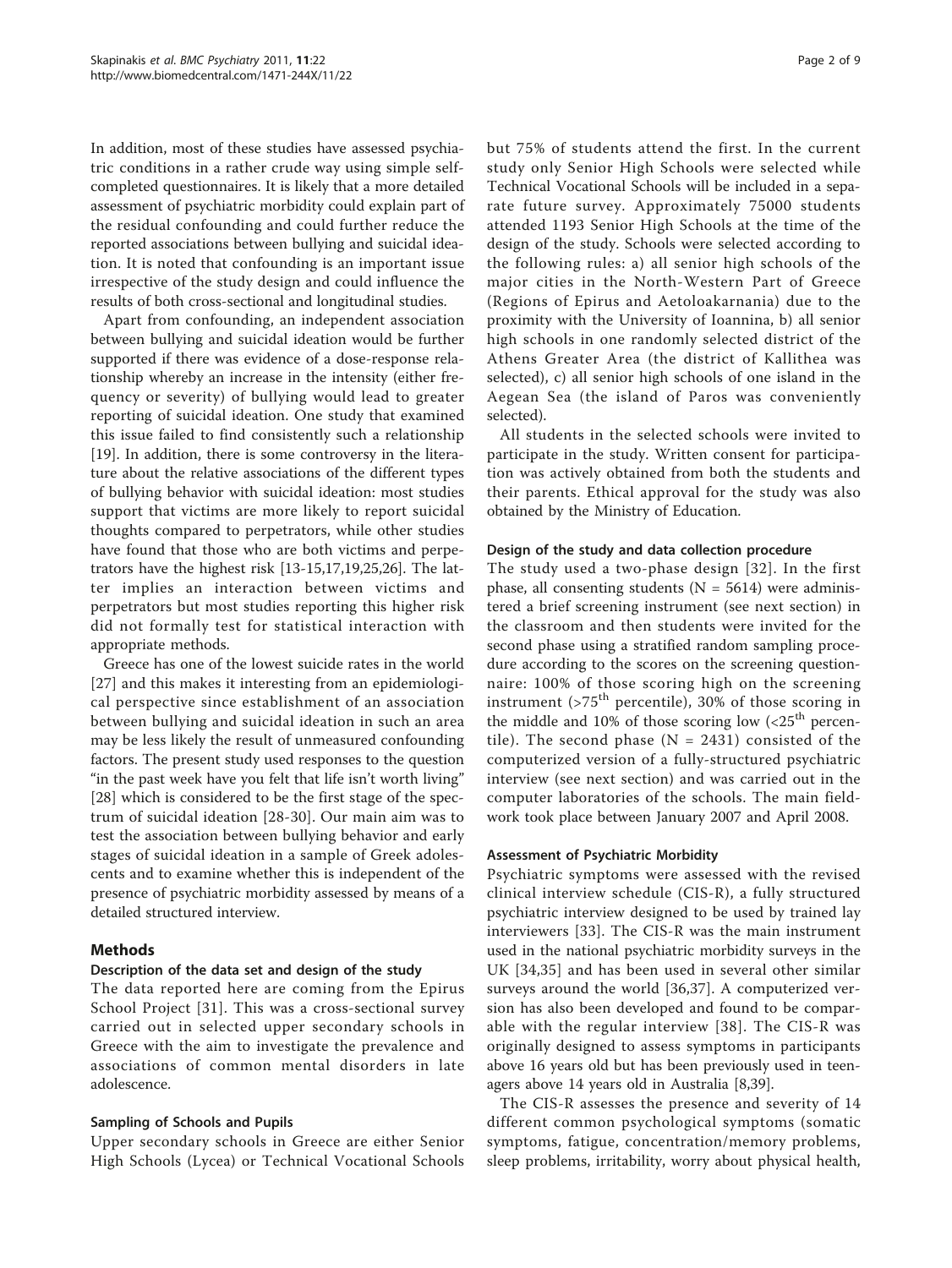depression, depressive ideas, worry, free-floating anxiety, phobias, panic, compulsions and obsessions). Two screening questions in each section ask about the presence of the symptom during the past month and then there is a more detailed assessment of the presence, frequency, duration, and severity of the symptom during the past seven days. Each symptom section is scored from 0 to 4 (except depressive ideas from 0 to 5) and a score of 2 or more denotes a clinically significant symptom and a total score of 18 or more indicates a clinical significant case [[33](#page-8-0)]. Additional questions enable the application of the ICD-10 research diagnostic criteria using specially developed computerized algorithms [\[35](#page-8-0)].

For screening purposes in the first phase of the study we used the screening questions of the several symptom sections of the CIS-R. The full interview was given to those selected for the second phase  $(N = 2431)$ 

The Greek version of the CIS-R has been validated and its psychometric properties have been published elsewhere [\[40\]](#page-8-0). The Cronbach's alpha for each symptom dimension ranged from 0.84 to 0.87 with an overall alpha for CIS-R of 0.86. A test-retest reliability of the CIS-R has been calculated in a subset of the present data set (two schools of the city of Ioannina with an interval between assessments of two weeks) and was found to be 0.84 [[31](#page-8-0)]. For the purposes of the present study psychiatric morbidity can be assessed either in a dimensional way, using the total score on the CIS-R (by adding-up all 14 symptom dimensions), or in a categorical form using diagnostic categories. We have selected to use the total score in our analyses because in that way we are able to adjust for the full spectrum of psychiatric morbidity including sub-threshold forms of illness.

#### Assessment of Suicidal Ideation

Suicidal ideation is commonly assessed by a set of questions of increasing severity that aim to investigate the full spectrum of suicidal thoughts and/or behaviour. The CIS-R starts by asking the following question about "tiredness of life": "in the past week have you felt that life isn't worth living?". Participants who reply positively are then asked the subsequent questions about death wishes ("have you wished that you were dead?") and actual suicide thoughts ("have you thought of taking your life even if you would not really do it?"). In the context of the present study we selected to ask all participants the first question only, without investigating further the more severe spectrum of suicidal ideation. We did this for the following reasons: a) our sample was not clinical and consisted of generally healthy adolescents attending secondary schools. We anticipated that the more severe spectrum of suicidal ideation would be relatively rare in this population and the statistical analysis would have been underpowered; b) there seems to be a continuum between less severe forms of suicidal ideation such as "tiredness of life" (as assessed by the "life isn't worth living" question) and the more severe forms of death wishes or actual suicidal ideas and there is not any clear cut-off to distinguish between these three groups [\[28](#page-8-0)]. Previous studies have shown that the pattern of associations with sociodemographic factors and psychiatric morbidity is the same between these groups and any observed differences are of a quantitative rather than a qualitative nature [[28](#page-8-0),[41](#page-8-0)]; c) inclusion of the more severe forms of suicidal ideation in our survey would make necessary the implementation of an intervention for those pupils that would admit actual ideas of harming themselves. Such an intervention was not feasible for half of the schools that we planned to include in the study, therefore we preferred to exclude these questions in order to include a larger sample of schools and pupils. For all of the above reasons we opted for excluding these questions.

Participants could select three possible answers to the question of whether they were thinking that life was not worth living in the past week: "no", "yes sometimes", "yes all the time". As this question is the least severe form of the spectrum of suicidal ideation, we classified students as having suicidal ideation if they selected the third answer "all the time". All other students were classified into the "no/uncertain" category.

#### Assessment of Bulling Behavior

Involvement in bullying either as a perpetrator (bully others) or as a victim (being bullied by others) was investigated in the second phase of the study using two questions taken from the revised Olweus Bully/Victim Questionnaire [[42\]](#page-8-0) which was also used in a WHO youth health study [[43](#page-8-0)]. An introductory sentence defined bullying as follows:

''The next questions are about bullying. We say a pupil is being bullied when another pupil, or a group of pupils, says or does nasty and unpleasant things to him or her. It is also bullying when a pupil is teased repeatedly in a way he or she doesn't like. But it is not bullying when two pupils of about the same strength quarrel or fight.''

Thereafter the respondents were asked how frequently they had been bullied or they had bullied others, during the last 2 months in school. The possible answers were: "many times a week", "about once a week", "2 or 3 times per month", "1 or 2 times during the last 2 months" and "not at all". Based on these responses we classified participants into the following groups: a) Being a perpetrator ("bullying others") versus not being a perpetrator (reference category); b) being a victim versus not being a victim (reference category). We should like to note that this grouping allows the comorbidity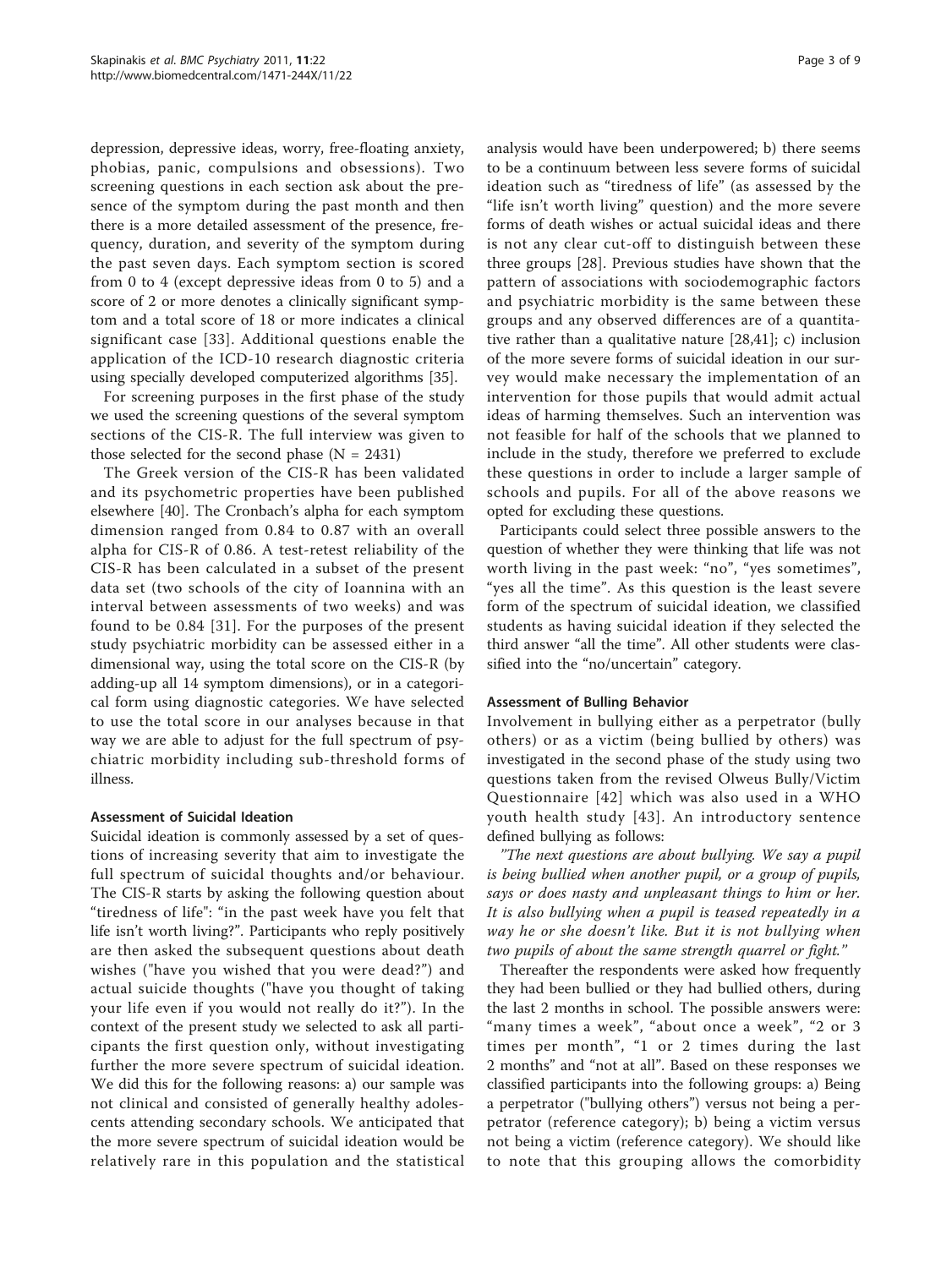between the two states, i.e. a perpetrator may also be a victim or vice versa. Other studies have used pure states ("pure" victims, "pure" perpetrators and both victim and perpetrators) but in our study we allowed comorbidity to investigate more formally whether there is statistical interaction between victims and perpetrators.

If the participant had been involved in this behavior at least once a week, this was classified as "frequent" bullying or victimization respectively, whereas all other instances were classified as " less frequent" bullying or victimization. Although this categorization is a bit arbitrary, it has been used in the past in other papers [\[9,10](#page-7-0)]. Bullying is considered to be a continuous process and including in the "bullying category" those pupils who had been involved once or twice during the past two months may not be universally accepted. However, we included those pupils in our definition, first to increase the statistical power of our study and second because empirically those pupils wee more similar regarding their association with psychiatric morbidity to the pupils with higher frequency bullying.

#### Sociodemographic Variables

Information about several sociodemographic variables were obtained from the students in the first phase of the study (own age, parent's age, gender, parent's marital status, number of brothers and sisters, mother's educational status, father's educational status, mother's employment status, father's employment status). Students were also asked to subjectively rate their academic performance in school on a 4-point scale (excellent, very good, good, fair) and their relationship with mother and father (excellent, very good, good, fair, bad). In addition we asked students to subjectively assess their family's financial condition by asking them whether their family was having any financial difficulties (measured on a 4-point scale: no, few, some, a lot).

## Statistical Analysis

All analyses were performed with STATA/SE 9.2 (Stata-Corp, College Station, Texas). To take into account the potential effect of clustering of our data (since adolescents were nested into 25 schools) we first carried out a twolevel logistic model (level 1: individuals, level 2: schools) in Stata using the gllamm command [\[44](#page-8-0)]. We also performed the models with the survey commands of Stata (svylogit) using school as the stratum. Results were very similar with both models and therefore in the paper we present the results using the survey commands because their use is more widespread in the literature. It should be noted that the effect of schools was negligible with an intraclass correlation coefficient close to zero  $\left($ <0.08). In all analyses we have used probability weights to take into account the stratified random sampling procedure.

Adjusted population-attributable risk fractions (PAFs) and their 95% CIs were calculated from the final multivariable logistic regression model by using the aflogit procedure in Stata [[45\]](#page-8-0).

## Results

#### Description of the sample

Overall 5,614 students took part in phase 1 of the study (55% girls, 41%  $10^{th}$  grade, 28%  $12^{th}$  grade) while in phase 2 we interviewed 2,431 students (59% girls, 39%  $10^{th}$  grade, 29%  $12^{th}$  grade). A detailed table of the sociodemographic characteristics of the whole sample in both phases of the study is given in additional file [1](#page-7-0) - Table A1. Due to the stratified sampling procedure there were more female than male students in the second phase.

#### Prevalence of Bullying/Victimisation and suicidal ideation

The prevalence of bullying/victimization by gender is shown in Table [1](#page-4-0). It can be seen that being a perpetrator (but not a victim) was much more common among boys than girls ( $p < 0.001$ ).

Table [2](#page-4-0) shows the prevalence of suicidal ideation by gender and by bullying behaviours. Thoughts that life is not worth living were reported more often from girls  $(5.1\% \text{ vs. } 2.4\% \text{ for boys, } p < 0.001)$ . An increase in the frequency of victimization was associated with a higher prevalence of suicidal ideation (from 2.9% in not victimized students to 6.8% in less than weekly and 30.4% in weekly victimization,  $p < 0.001$ ) while this was much weaker in students that bullied others ( $p = 0.09$ ).

#### Logistic Regression analysis

Table [3](#page-5-0) presents odds ratios and their 95% confidence intervals for the association between suicidal ideation and bullying behaviours. We present four models of increasing complexity: sex & age adjusted (model 1), additional adjustment for sociodemographic factors (model 2), additional adjustment for psychiatric morbidity (model 3), and finally additional adjustment for the concurrent presence of the opposite bullying behaviour (model 4). We also tested whether there was an interaction between victims and perpetrators by including an interaction term in the final model (victims\*perpetrators). The likelihood ratio test however was not significant (= 1.01 on 2 degrees of freedom,  $p = 0.60$ ) and since there was no evidence of interaction we present the simpler model with the main effects only.

Regarding victimisation, a robust significant association is noted in all models with evidence of a doseresponse relationship in the less complex models. In models 3 and 4, the less frequent victimization category is no longer significant due to the inclusion of the psychiatric morbidity variable that acts as a confounder.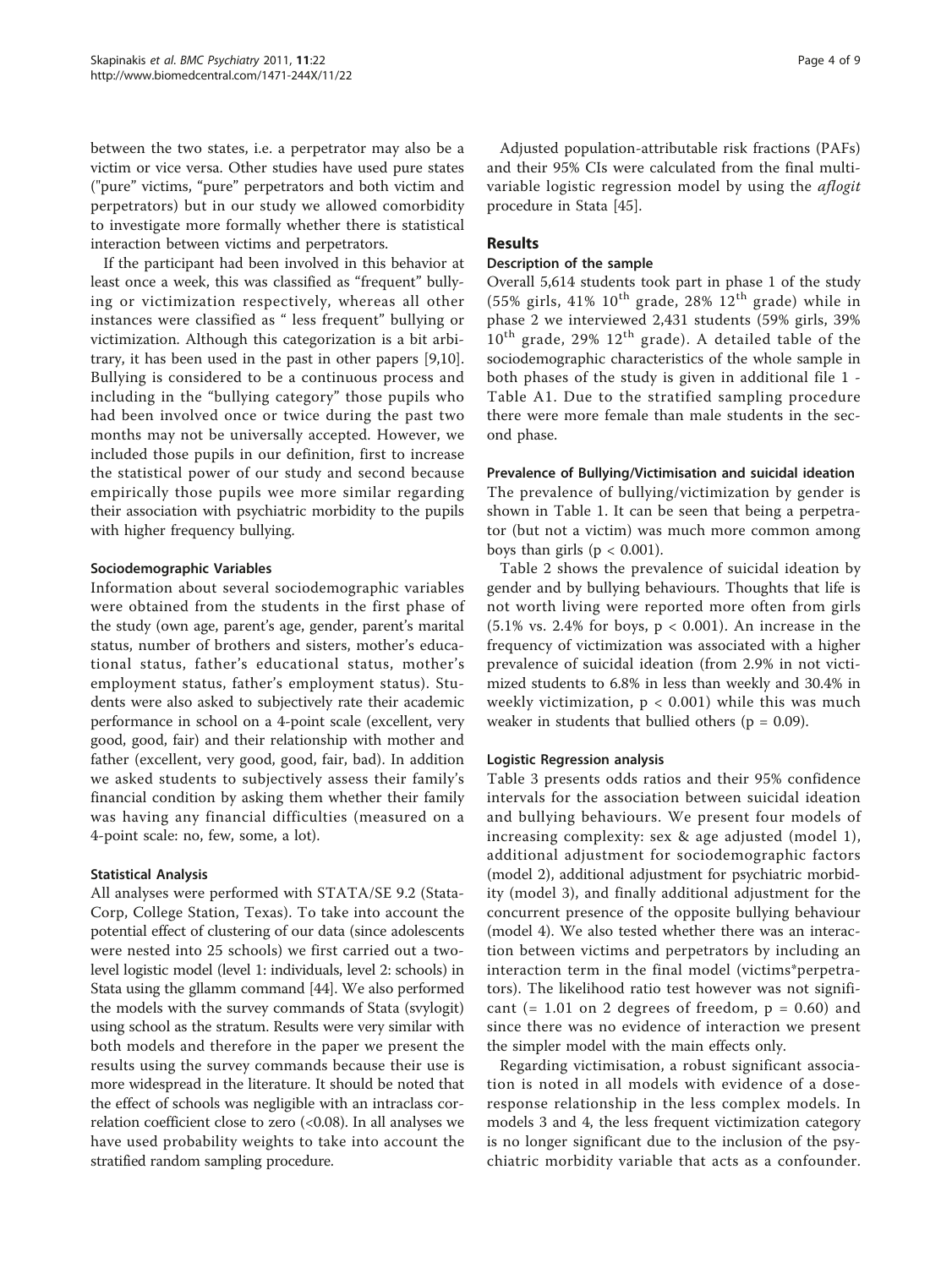|                                                  | Male        | Female            | <b>Total</b> |
|--------------------------------------------------|-------------|-------------------|--------------|
|                                                  | $N^*$ (%)   | $N^*$ (%)         | $N^*$ (%)    |
| «Bullied by others» - Victims                    |             |                   |              |
| Not at all                                       | 836 (87.2%) | 1238 (89.3%)      | 2074 (88.2%) |
| Less frequent victimization (Less than weekly)   | 130 (11.3%) | 173 (9.4%)        | 303 (10.4%)  |
| Frequent victimization (Weekly)                  | 22 (1.5%)   | 28 (1.3%)         | 50 (1.4%)    |
|                                                  |             | $p^{**} = 0.4103$ | 2427 (100%)  |
| «Bullying others» - Perpetrators                 |             |                   |              |
| Not at all                                       | 694 (72.4%) | 1274 (89.1%)      | 1968 (80.7%) |
| Less frequent bullying others (Less than weekly) | 240 (22.8%) | 151(10.1%)        | 391 (16.5%)  |
| Frequent bullying others (Weekly)                | 54 (4.8%)   | 14 (0.7%)         | 68 (2.8%)    |
|                                                  |             | $p^{**} < 0.001$  | 2427 (100%)  |

<span id="page-4-0"></span>

| Table 1 Prevalence of bullying-related behaviours in 2431 Greek adolescents 16-18 years old |  |
|---------------------------------------------------------------------------------------------|--|
|---------------------------------------------------------------------------------------------|--|

\* Actual number of observations; percentages in comparison are weighted to take into account the stratified random sampling procedure; \*\*p-values from chi-squared tests corrected for the survey design of the study.

Frequent victimization however is independently and strongly associated with suicidal ideation in all models. Subgroup analyses by sex showed that frequent victimization was strongly associated with suicidal ideation in both boys and girls in the fully adjusted model  $4$  (OR = 7.64 [95% CI: 2.18 - 26.78] for boys vs. 7.93 [1.88 - 33.35] for girls). However there was a non-significant trend for an association between low-frequency victimization and suicidal ideation in boys ( $p = 0.08$ ) which was absent in girls ( $p = 0.97$ ). To obtain an estimate of the population impact of frequent victimization in predicting suicidal ideation we calculated adjusted population attributable fractions (PAF) from the final model 4

Table 2 Prevalence of suicidal ideation by bullying behaviour and gender in 2,431 Greek adolescents 16-18 years old

| Male                             | 46 (2.4%)        |
|----------------------------------|------------------|
| Female                           | 108 (5.1%)       |
| Total                            | 154 (3.7%)       |
|                                  | p-value** <0.001 |
| <b>Bullying Behaviors</b>        |                  |
| "Bullied by others" - Victims    |                  |
| No                               | 110 (2.9%)       |
| Yes, less frequent victimization | 26 (6.8%)        |
| Yes, frequent victimization      | 18 (30.4%)       |
|                                  | p-value** <0.001 |
| "Bully others" - Perpetrators    |                  |
| No                               | 115 (3.3%)       |
| Yes, less frequent bullying      | 32 (4.9%)        |
| Yes, frequent bullying           | 7 (7%)           |
|                                  | p-value**= 0.090 |

\* Actual number of observations; percentages in comparison are weighted to take into account the stratified random sampling procedure.

\*\*p-values from chi-squared tests corrected for the survey design of the study.

(Figure [1\)](#page-5-0). The adjusted PAF in the whole sample for frequent victimization was 8.4% (95% CI 4.4% - 12.2%). For comparison, the corresponding PAF for those with a high score on the psychiatric interview (CIS-R  $>$  = 18) was 66.5% (55.2% - 75.0%). The PAF for frequent victimization in boys was higher compared to girls.

Regarding the group of perpetrators ("bullying others"), an apparent association with suicidal ideation that was evident in the less complex models became non significant after adjustment for psychiatric morbidity. In the fully adjusted model, bullying others was not associated with suicidal ideation. A subgroup analysis by sex showed that this was true for both boys and girls.

## **Discussion**

#### Main findings

In this cross-sectional study of late adolescents in Greece, a European country with low suicide rates, we found that victims of bullying behavior were more likely to express that "life was not worth living", an idea that is conceived to be part of the spectrum of suicidal ideation. This association was particularly strong for those who were bullied on a weekly basis and it was independent of the presence of psychiatric morbidity, assessed by means of a very detailed structured interview, and a wide range of other socioeconomic or family-related variables. In contrast, being a perpetrator ("bullying others") was not associated with this type of ideation after adjustment. These findings were similar in both boys and girls, although the population impact of victimization in the prevalence of suicidal ideation was potentially higher for boys.

#### Limitations

These findings should be interpreted in the context of the following limitations: a) the cross sectional nature of the study does not allow us to study the temporal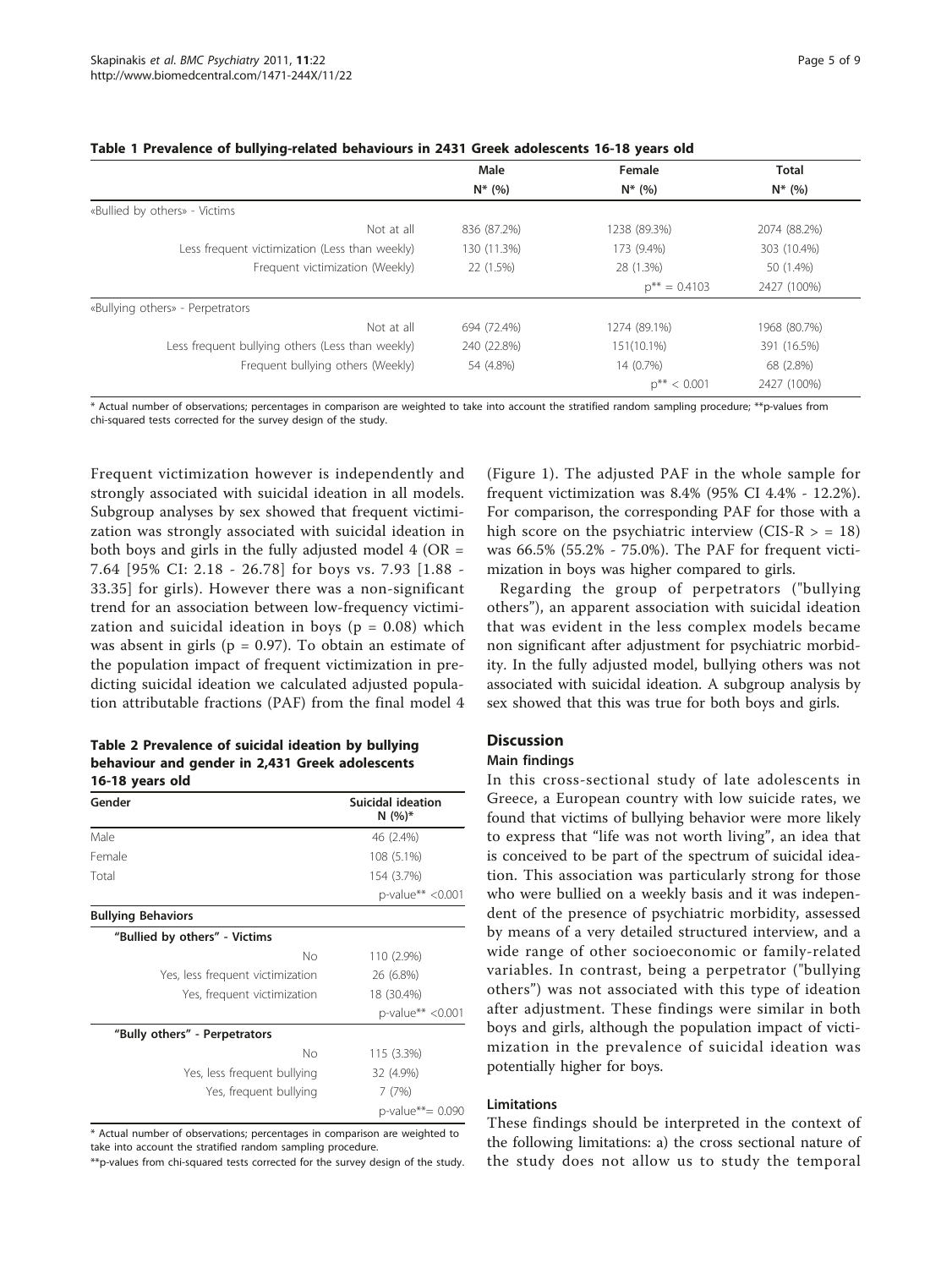|                                     | Odds Ratios (95% CI) of reporting Suicidal ideation |                                                  |                                        |                                                                                 |  |  |  |
|-------------------------------------|-----------------------------------------------------|--------------------------------------------------|----------------------------------------|---------------------------------------------------------------------------------|--|--|--|
|                                     | Model 1:                                            | Model 2:                                         | Model 3:                               | Model 4:                                                                        |  |  |  |
|                                     | adjusted for sex<br>and age                         | Model $1 +$ socioeconomic and<br>family factors* | Model $2 +$ psychiatric<br>morbidity** | Model $3 +$ being simultaneously a<br>bully <sup>†</sup> or victim <sup>#</sup> |  |  |  |
| «Bullied by others» - Victims       |                                                     |                                                  |                                        |                                                                                 |  |  |  |
| No                                  | 1.00                                                | 1.00                                             | 1.00                                   | 1.00                                                                            |  |  |  |
| Yes, all<br>frequencies             | $3.72$ $(2.40 - 5.74)$                              | $3.43$ $(2.15 - 5.49)$                           | $2.03(1.20 - 3.44)$                    | $1.94(1.12 - 3.34)$                                                             |  |  |  |
| Yes, less frequent<br>victimization | $2.55(1.52 - 4.30)$                                 | $2.38$ $(1.34 - 4.24)$                           | $1.42$ (0.75 - 2.68)                   | $1.34$ (0.69 - 2.60)                                                            |  |  |  |
| Yes, frequent victimization         | 15.64 (7.33 -<br>33.35)                             | 14.19 (6.58 - 30.59)                             | $8.04$ $(3.14 - 20.62)$                | 7.78 (3.05-19.90)                                                               |  |  |  |
| «Bully others» - Perpetrators       |                                                     |                                                  |                                        |                                                                                 |  |  |  |
| No                                  | 1.00                                                | 1.00                                             | 1.00                                   | 1.00                                                                            |  |  |  |
| Yes, all<br>frequencies             | $2.11(1.18 - 3.20)$                                 | $1.72$ $(1.03 - 2.87)$                           | $1.50$ (0.89 - 2.54)                   | $1.35(0.77 - 2.35)$                                                             |  |  |  |
| Yes, less frequent bullying         | $1.94(1.18 - 3.20)$                                 | $1.70$ (0.98 - 2.94)                             | $1.54$ $(0.88 - 2.72)$                 | $1.39(0.77 - 2.53)$                                                             |  |  |  |

## <span id="page-5-0"></span>Table 3 Adjusted Odds Ratios of suicidal ideation for different frequencies of victimization and perpetration in a sample of 2431 Greek Adolescents aged 16-18 years old

\* age, gender, academic performance in school, parents' marital status, educational level and employment type of parents, type of relationship with parents, financial difficulties of the family; \*\* total score on the revised Clinical Interview Schedule (CIS-R); <sup>†</sup> for the analysis of victims; <sup>‡</sup> for the analysis of perpetrators.

Yes, frequent bullying 3.40 (1.27 - 9.07) 1.87 (0.75 - 4.66) 1.33 (0.58 - 3.03) 1.13 (0.47-2.72)

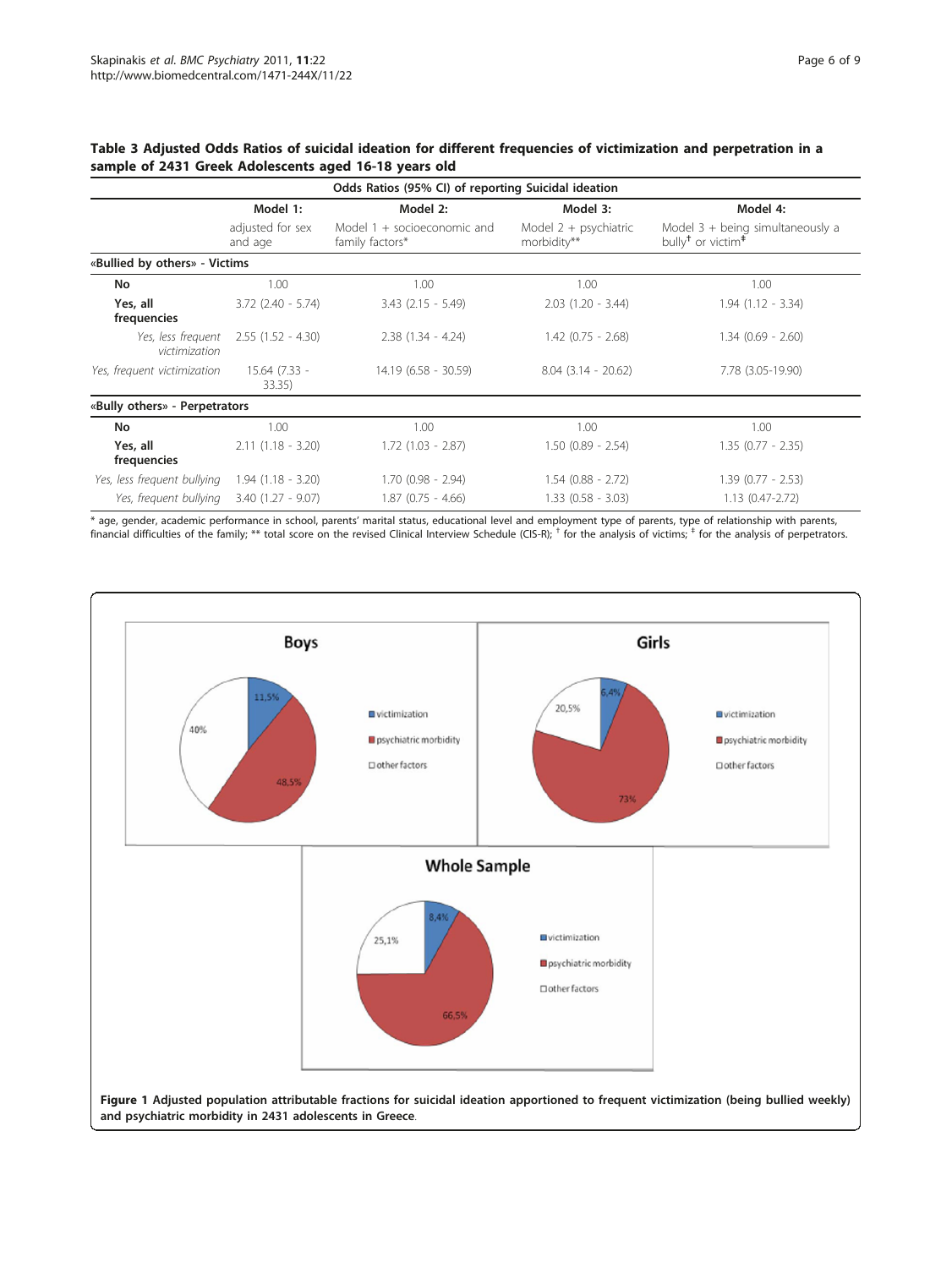association between suicidal ideation and bullying behaviors; b) suicidal ideation was crudely assessed with a simple question on "tiredness of life". We did not ask further questions on more severe forms of suicidal ideation (death wishes or actual ideas of harming oneself) for the reasons we have explained in detail in the methods section. Therefore, our results cannot be generalized to more severe forms of suicidal ideation. It is possible, for example, that the role of depression or other psychiatric disorders in more severe forms of suicidal ideation could be more important; c) our sample did not include adolescents attending technical vocational schools (approximately 25% of the adolescents of this age attend this type of school). Our results, however, are applicable to the remaining adolescents continuing their secondary education in Greece.

## Comparison with previous studies and interpretation of the findings

We are not aware of other studies of the association between bullying and suicidal ideation in Greece and therefore we will base our discussion on studies carried out in other countries. It should be noted however that despite the considerable variation in rates of suicidal ideation or behaviors across countries, risk factors are often similar [[46](#page-8-0),[47](#page-8-0)].

The association between bullying behaviors and suicidal ideation is a complex one and at least three issues need careful examination: a) psychiatric conditions are expected to have a strong confounding effect that needs to be taken into account; b) victims and perpetrators (bullying others) may differ in their suicidal risk; c) the longitudinal relationship between bullying and suicidal risk could go in both directions or even bullying and suicidal behaviors may follow parallel trajectories over time [[48,49\]](#page-8-0).

Previous studies of the association between bullying and suicide behaviors have not consistently adjusted for psychiatric disorders as has already been noticed earlier in this paper [[13](#page-8-0),[17,19,23-25\]](#page-8-0). This is a serious limitation of the literature given the strong association between bullying and psychiatric disorders on the one hand and suicidal ideation and psychiatric disorders on the other [[50](#page-8-0)]. In our study we confirmed the confounding effect of psychiatric morbidity especially for the "bullying others" category. After adjustment, pupils who bullied others did no longer showed an increased risk for reporting suicidal ideation. It is worth noting that in our study we used the total score on the psychiatric morbidity interview and not a binary category of psychiatric disorder versus non-disorder. By doing this we also adjusted for sub-threshold symptoms that may play an important role. In contrast, most previous studies have used binary categories and therefore there may be residual confounding not taken into account.

Differences in the way the confounding effect of psychiatric morbidity has been controlled for may explain the reported inconsistencies of the literature regarding the specific association of victims and perpetrators with suicidal ideation. Victimization has been consistently associated with suicidal ideation [[19](#page-8-0)]. It is uncertain though whether perpetrators are at an increased risk. It is worth noting that most of the previous studies have coded pure bullying behaviors into different variables and a third category has been assigned to those who show both behaviors at the same time (both victims and perpetrators). However, this is justified only in the presence of statistically significant interactions [[51\]](#page-8-0), and most of the studies did not carry out such a test. In the Kim et al. (2005) [[17\]](#page-8-0) study for example it is reported that pure victims but not pure perpetrators were significantly more likely to show suicidal/self injurious behavior over the past 6 months (odds ratios 1.69 versus 1.16). The authors also report that those who were both victims and perpetrators were also significantly more likely to show such behavior but the magnitude of the odds ratio (1.85) is commensurate with adding the main effects of pure victims and pure perpetrators with no indication of a statistically significant interaction effect. The longitudinal study of Brunstein-Klomek et al. [\[25](#page-8-0)] also failed to find a significant effect for perpetrators in predicting future suicide behavior after adjustment for psychiatric disorders. In contrast, victimization in girls was found significant and a similar non-significant trend was reported for boys. From the previous studies only Kaltiala-Heino et al. [[13\]](#page-8-0) in Finland have reported main effects for perpetrators that was higher than that of victims after adjustment for depression. However the authors did not adjust for other psychiatric symptoms (e.g. conduct problems) that are known to act as confounders in the association between suicidal ideation and bullying others [[24,25\]](#page-8-0). In our study the interaction term between victims and perpetrators was not significant and therefore we present the simpler models. Our results show that victims of bullying behavior are at a higher risk for reporting suicidal ideation. This association was especially high in those who were frequently bullied showing some evidence of a dose-response association. We did not find an association between bullying others and suicidal ideation after adjustment and therefore our findings support the notion that the two groups (victims or perpetrators) may differ regarding their specific association with suicidal ideation [[25](#page-8-0)]. It is worth noting that most of the previous studies including our own have not collected data on the third category of pupils who observe the bullying-related behaviour ("bystanders"). In a recent study in schools in North of England [\[52](#page-8-0)] there was some evidence that this group may also be at an increased risk for suicidal ideation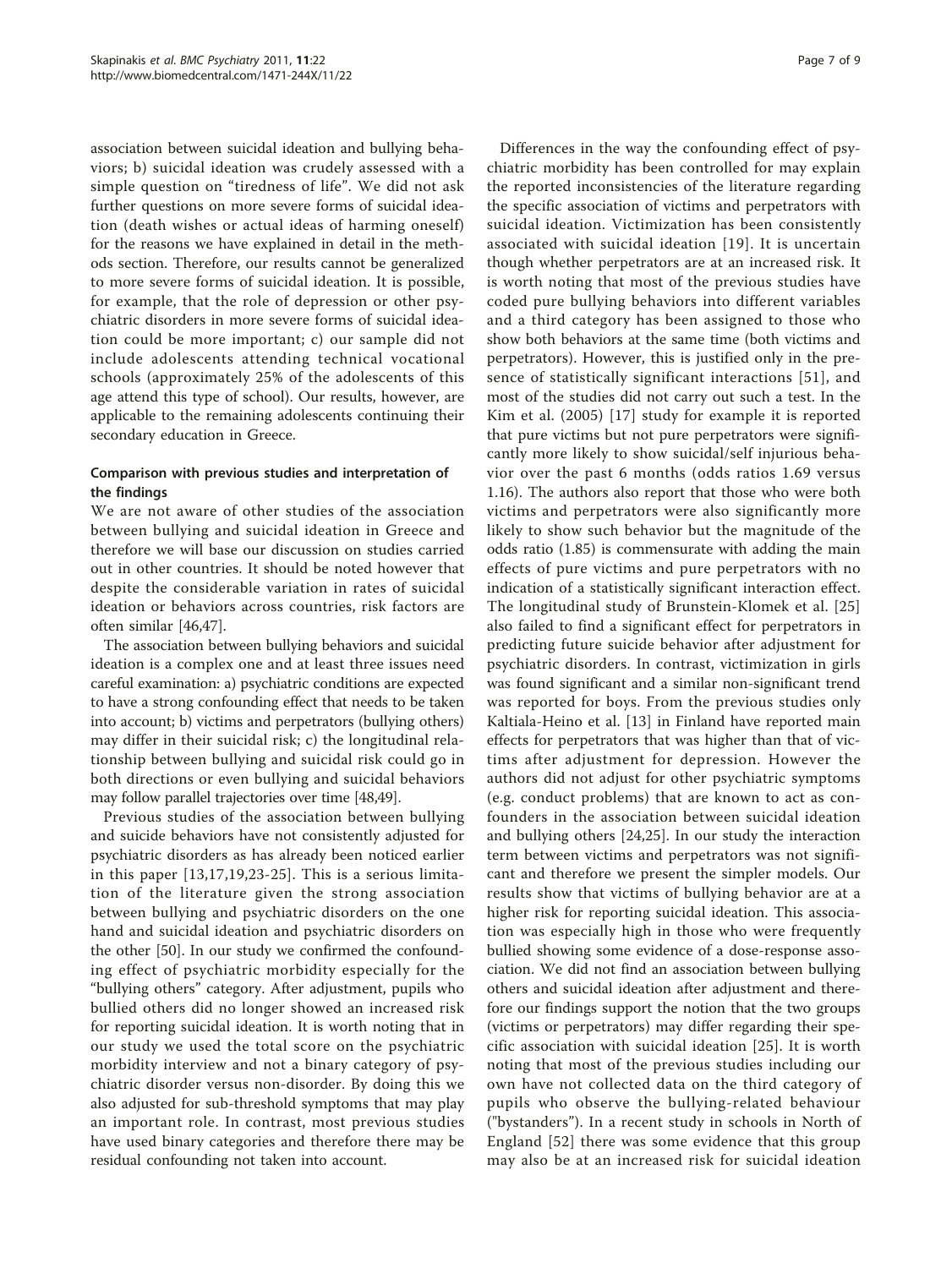<span id="page-7-0"></span>and therefore future studies should aim to explore further whether there is any mediating effect of this type of observational behaviour in the association between victimization/bullying and suicidal ideation.

Our cross-sectional study does not allow investigating the temporal sequence of victimization and suicide ideation, although the few longitudinal studies show that the bullying behaviors usually precede suicidal ideation [8]. Apart from the temporal sequence a strong crosssectional association could also imply that bullying and suicidal ideation may follow a parallel trajectory over time. It is worth noting that in the Kim et al. (2009) [\[19](#page-8-0)] longitudinal study there was some evidence that suicidal ideation or behaviors at follow-up were more strongly associated with incident victimization compared to baseline only and this supports the idea that victimization and suicidal ideation may show a synchrony of change.

#### Conclusions

The strong cross-sectional association between frequent victimization and suicidal ideation in late adolescence offers an opportunity for identifying pupils in the school setting that are at a higher risk for exhibiting suicidal ideation or behaviors. Victims of bullying behavior in the school setting are relatively easy to identify and specially designed anti-bullying programs in schools [[53](#page-8-0)] can also help in the more efficient detection of frequently bullied pupils. Victims of bullying behavior should have easy access to professional help. If depression or other mental health problem is detected treatment should be readily available. Although it is still uncertain whether victimization is a marker or a genuine risk factor of suicidal ideation or behavior, our calculation of population attributable fractions shows that if it is a risk factor one can expect a small but clinically important reduction in suicidal ideation if bullying could be prevented in the school setting in Greece. It is likely that in other cultures with higher suicidal rate this may be even more important. Future longitudinal studies should also investigate whether reductions in bullying behaviors are associated with reductions in suicidal ideation or behaviors and the possibility of conducting randomized controlled trials on this issue should be further explored.

## Additional material

[Additional file 1: T](http://www.biomedcentral.com/content/supplementary/1471-244X-11-22-S1.DOC)able A1.

#### Acknowledgements

The authors would like to acknowledge the support of the Ministry of National Education which partly funded the study under the Pythagoras II research program (European Community Support Framework 2000-2006).

Pythagoras II project was co-funded by the European Social Fund (75%) and National Resources (25%)

#### Author details

<sup>1</sup>Department of Psychiatry, University of Ioannina, School of Medicine, loannina, Greece. <sup>2</sup> Academic Unit of Psychiatry, School of Social and Community Medicine, University of Bristol, Bristol, UK.<sup>3</sup> Department of Psychology, Panteion University of Social and Political Sciences, Athens, Greece.

#### Authors' contributions

PS was responsible for the conception and design of the study, helped in data collection, contributed to the statistical analysis and drafted the manuscript. SB helped in data collection, in the statistical analysis, in the writing of the manuscript and interpretation of the results. TG helped in data collection and interpretation of the results. KM helped in data collection, contributed to the statistical analyses and interpretation of the results. GL made critical comments and helped in the interpretation of the results. RA made critical comments and helped in the interpretation of the results. SS helped in data collection and made critical comments that helped in the interpretation of the results. VM helped in obtaining funding for the study, in the writing of the paper and interpretation of the results. All authors read and approved the final manuscript.

#### Competing interests

The authors declare that they have no competing interests.

Received: 21 September 2010 Accepted: 8 February 2011 Published: 8 February 2011

#### References

- 1. Olweus D: Bullying at school: What we know and what we can do Oxford Blackwell; 1993.
- 2. Olweus D: Sweden. In The Nature of School Bullying: A Cross-national Perspective. Edited by: Smith PK, Morita Y, Junger-Tas J, Olweus D, Catalano R, Slee P. New York, NY: Routledge; 1999:7-27.
- 3. Smith-Khuri E, Iachan R, Scheidt PC, Overpeck MD, Gabhainn SN, Pickett W, Harel Y: [A cross-national study of violence-related behaviors in](http://www.ncbi.nlm.nih.gov/pubmed/15184216?dopt=Abstract) [adolescents.](http://www.ncbi.nlm.nih.gov/pubmed/15184216?dopt=Abstract) Arch Pediatr Adolesc Med 2004, 158:539-44.
- 4. Due P, Holstein BE, Lynch J, Diderichsen F, Gabhain SN, Scheidt P, Currie C: [Health Behaviour in School-Aged Children Bullying Working Group.](http://www.ncbi.nlm.nih.gov/pubmed/15755782?dopt=Abstract) [Bullying and symptoms among school-aged children: international](http://www.ncbi.nlm.nih.gov/pubmed/15755782?dopt=Abstract) [comparative cross sectional study in 28 countries.](http://www.ncbi.nlm.nih.gov/pubmed/15755782?dopt=Abstract) Eur J Public Health 2005, 15:128-32.
- Salmon G, James A, Smith DM: [Bullying in schools: self reported anxiety,](http://www.ncbi.nlm.nih.gov/pubmed/9756812?dopt=Abstract) [depression, and self esteem in secondary school children.](http://www.ncbi.nlm.nih.gov/pubmed/9756812?dopt=Abstract) BMJ 1998, 317:924-5.
- 6. Forero R, McLellan L, Rissel C, Bauman A: [Bullying behaviour and](http://www.ncbi.nlm.nih.gov/pubmed/10435953?dopt=Abstract) [psychosocial health among school students in New South Wales,](http://www.ncbi.nlm.nih.gov/pubmed/10435953?dopt=Abstract) [Australia: cross sectional survey.](http://www.ncbi.nlm.nih.gov/pubmed/10435953?dopt=Abstract) BMJ 1999, 319:344-8.
- 7. Kaltiala-Heino R, Rimpelä M, Rantanen P, Rimpelä A: [Bullying at school](http://www.ncbi.nlm.nih.gov/pubmed/11161331?dopt=Abstract)–an [indicator of adolescents at risk for mental disorders.](http://www.ncbi.nlm.nih.gov/pubmed/11161331?dopt=Abstract) J Adolesc 2000, 23:661-74.
- 8. Bond L, Carlin JB, Thomas L, Rubin K, Patton G: [Does bullying cause](http://www.ncbi.nlm.nih.gov/pubmed/11532838?dopt=Abstract) [emotional problems? A prospective study of young teenagers.](http://www.ncbi.nlm.nih.gov/pubmed/11532838?dopt=Abstract) BMJ 2001, 323:480-4.
- 9. Nansel TR, Overpeck M, Pilla RS, Ruan WJ, Simons-Morton B, Scheidt P: [Bullying behaviors among US youth: prevalence and association with](http://www.ncbi.nlm.nih.gov/pubmed/11311098?dopt=Abstract) [psychosocial adjustment.](http://www.ncbi.nlm.nih.gov/pubmed/11311098?dopt=Abstract) JAMA 2001, 285:2094-100.
- 10. Nansel TR, Craig W, Overpeck MD, Saluja G, Ruan WJ: [Health Behaviour in](http://www.ncbi.nlm.nih.gov/pubmed/15289243?dopt=Abstract) [School-aged Children Bullying Analyses Working Group. Cross-national](http://www.ncbi.nlm.nih.gov/pubmed/15289243?dopt=Abstract) [consistency in the relationship between bullying behaviors and](http://www.ncbi.nlm.nih.gov/pubmed/15289243?dopt=Abstract) [psychosocial adjustment.](http://www.ncbi.nlm.nih.gov/pubmed/15289243?dopt=Abstract) Arch Pediatr Adolesc Med 2004, 158:730-6.
- 11. Roth DA, Coles ME, Heimberg RG: [The relationship between memories for](http://www.ncbi.nlm.nih.gov/pubmed/12194541?dopt=Abstract) [childhood teasing and anxiety and depression in adulthood.](http://www.ncbi.nlm.nih.gov/pubmed/12194541?dopt=Abstract) J Anxiety Disord 2002, 16:149-64.
- 12. Sourander A, Jensen P, Rönning JA, Niemelä S, Helenius H, Sillanmäki L, Kumpulainen K, Piha J, Tamminen T, Moilanen I, Almqvist F: [What is the](http://www.ncbi.nlm.nih.gov/pubmed/17671067?dopt=Abstract) [early adulthood outcome of boys who bully or are bullied in](http://www.ncbi.nlm.nih.gov/pubmed/17671067?dopt=Abstract) [childhood? The Finnish](http://www.ncbi.nlm.nih.gov/pubmed/17671067?dopt=Abstract) "From a Boy to a Man" study. Pediatrics 2007, 120:397-404.